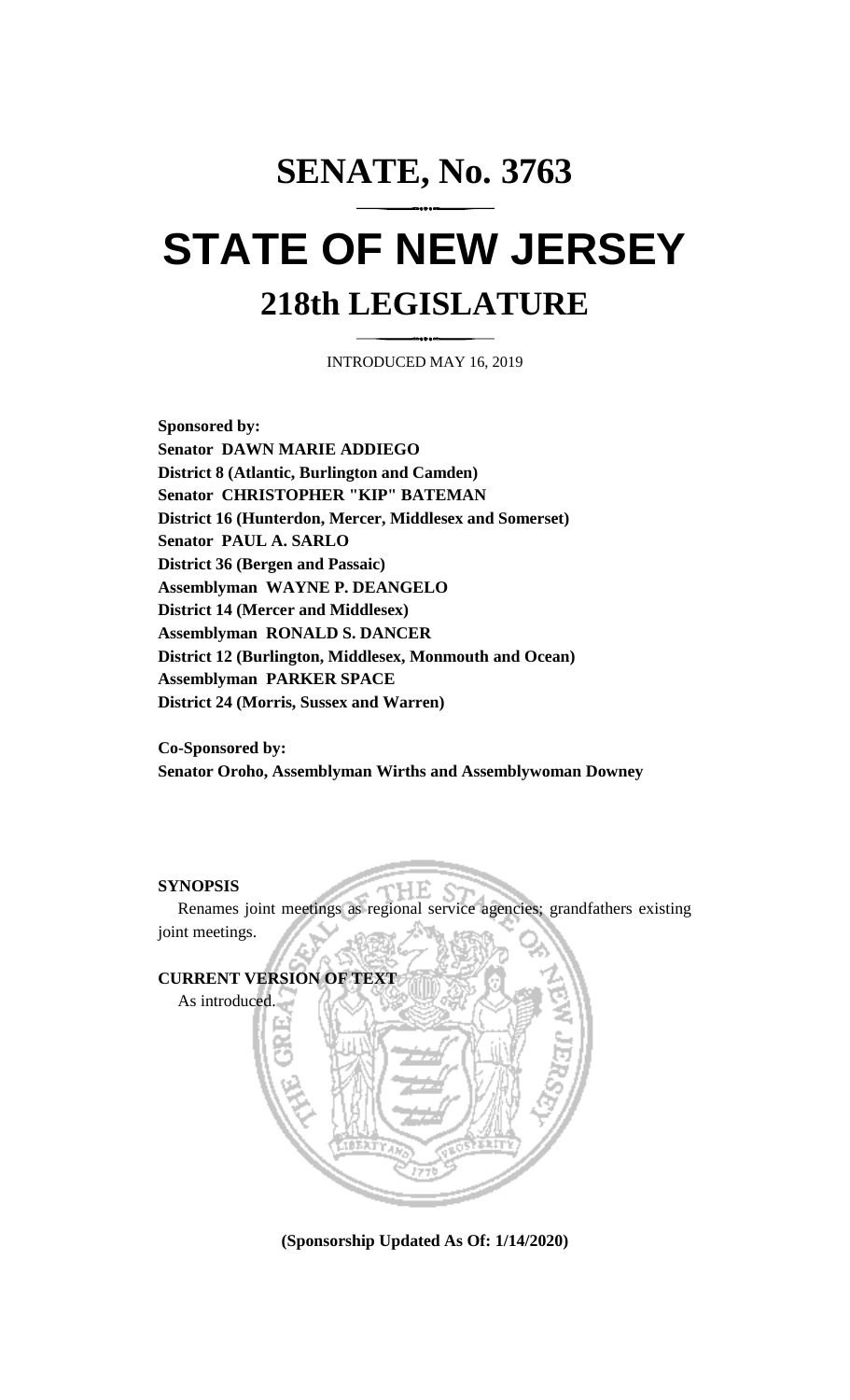**AN ACT** concerning joint meetings and regional service agencies, amending P.L.1960, c.3, and supplementing and amending P.L.2007, c.63. **BE IT ENACTED** *by the Senate and General Assembly of the State of New Jersey:* 1. (New section) Whenever the term "joint meeting" as defined in section 3 of P.L.2007, c.63 (C.40A:65-3), and which powers and authority are set forth in section 7 of P.L.1960, c.3 (C.40:48B-2.1) and section 15 of P.L.2007, c.63 (40A:65-15) occurs or any reference is made thereto in any law, contract, or other document, the same shall be deemed to mean or refer to a "regional service agency" as also defined in section 3 of P.L.2007, c.63 (C.40A:65- 3), established by joint contract on or after the date of enactment of 16 P.L., c. (C. ) (pending before the Legislature as this bill). 2. Section 7 of P.L.1960, c.3 (C.40:48B-2.1) is amended to read as follows: 20 7. a. **[The]** <u>A</u> joint meeting <u>or regional service agency, both</u> as defined in section 3 of P.L.2007, c.63 (C.40A:65-3), shall be a public body corporate and politic constituting a political subdivision of the State exercising public and essential governmental functions 24 to provide for the public health and welfare, and qualifies as a "local unit," as defined in section 3 of the "Local Fiscal Affairs 26 Law," N.J.S.40A:5-3. The joint meeting or regional service agency shall have the following powers and authority, which may be exercised by the management committee to the extent provided in the joint contract: 30 (1) To sue and be sued; 31 (2) To acquire and hold real and personal property by deed, gift, grant, lease, purchase, condemnation or otherwise; 33 (3) To enter into any and all contracts or agreements and to execute any and all instruments; 35 (4) To do and perform any and all acts or things necessary, convenient or desirable for the purposes of the joint meeting or regional service agency or to carry out any powers expressly **[**given in this act**]** provided in section 7 of P.L.1960, c.3 (C.40:48B-2.1); 39 (5) To sell real and personal property owned by the joint meeting or regional service agency at public sale; 41 (6) To operate all services, lands, public improvements, works, facilities or undertakings for the purposes and objects of the joint 43 meeting <u>or regional service agency</u>; 44 (7) To enter into a contract or contracts providing for or relating to the use of its services, lands, public improvements, works,

**EXPLANATION – Matter enclosed in bold-faced brackets [thus] in the above bill is not enacted and is intended to be omitted in the law.**

**Matter underlined thus is new matter.**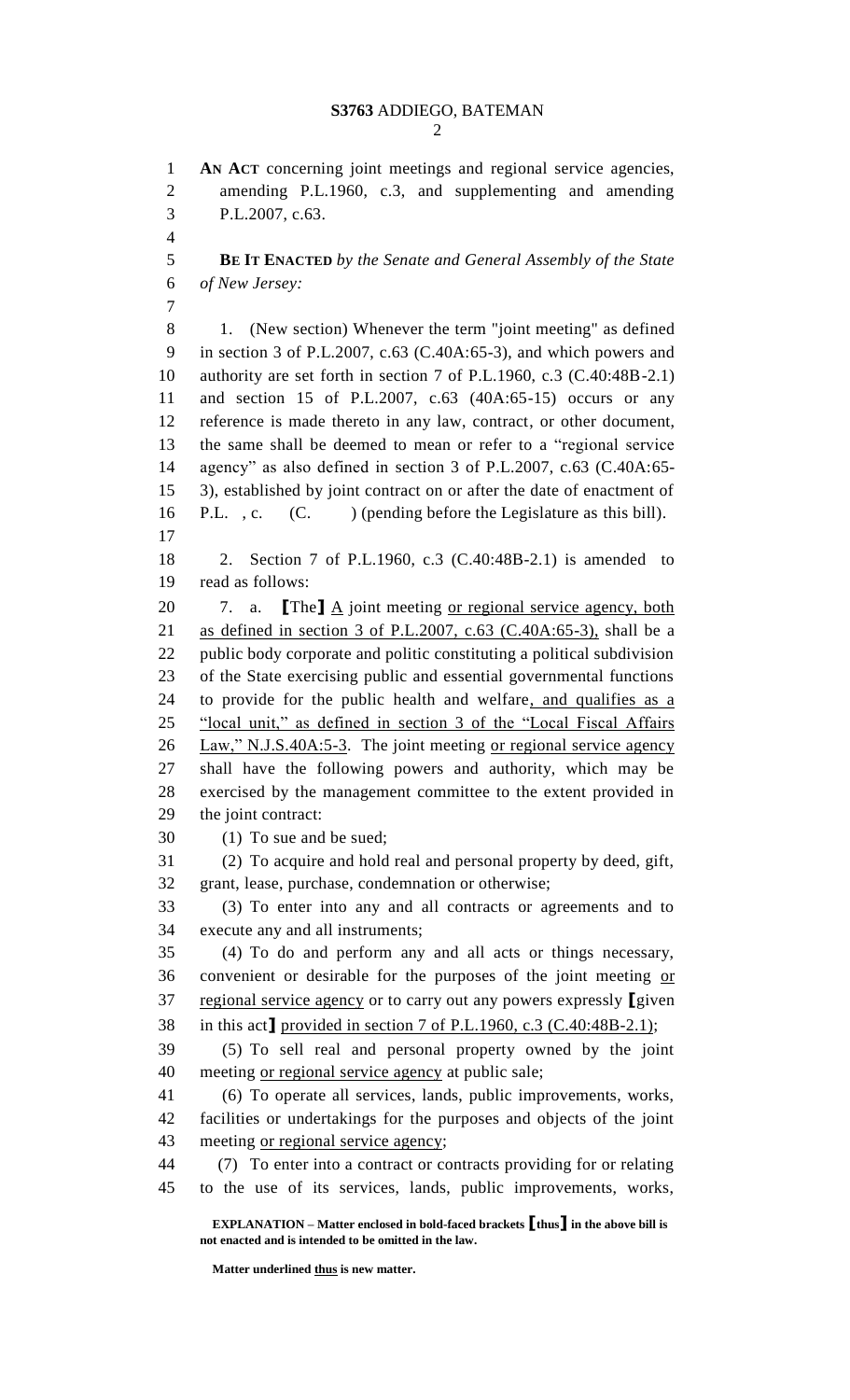facilities or undertakings, or any part thereof, by local units who are not members of the joint meeting or regional service agency, and other persons, upon payment of changes therefor as fixed by the management committee;

5 (8) To receive such State or **[**Federal**]** federal aids or grants as may be available for the purposes of the joint meeting or regional service agency and to make and perform such agreements and contracts as may be necessary or convenient in connection with the application for, procurement, acceptance or disposition of such State or **[**Federal**]** federal aids or grants; and

11 (9) To acquire, maintain, use and operate lands, public improvements, works or facilities in any municipality in the State, except where the governing body of such municipality, by resolution adopted within 60 days after receipt of written notice of intention to so acquire, maintain, use or operate, shall find that the same would adversely affect the governmental operations and functions and the exercise of the police powers of such municipality.

19 b. If the governing body of a municipality in which a joint meeting or regional service agency has applied for the location and erection of sewage treatment or solid waste disposal facilities refuses permission therefor or fails to take final action upon the application within 60 days of its filing, the joint meeting or regional service agency may, at any time within 30 days following the date of such refusal or the date of expiration of said period of 60 days, apply to the Department of Environmental Protection, which is authorized, after hearing the joint meeting or regional service agency and the municipality interested, to grant the application for the erection of the sewage treatment or disposal or solid waste treatment or disposal facilities, notwithstanding the aforesaid refusal or failure to act of the governing body, upon being satisfied that the topographical and other physical conditions existing in the local units comprising the joint meeting or regional service agency are such as to make the erection of such facilities within its boundaries impracticable as an improvement for the benefit of the whole applying joint meeting or regional service agency.

- (cf: P.L.1973, c.208, s.13)
- 

 3. Section 3 of P.L.2007, c.63 (C.40A:65-3) is amended to read as follows:

 3. As used in sections 1 through 35 of P.L.2007, c.63 (C.40A:65-1 through C.40A:65-35):

 "Board" means the Local Finance Board in the Division of Local Government Services in the Department of Community Affairs.

 "Construct" and "construction" connote and include acts of construction, reconstruction, replacement, extension, improvement and betterment of lands, public improvements, works, facilities, services or undertakings.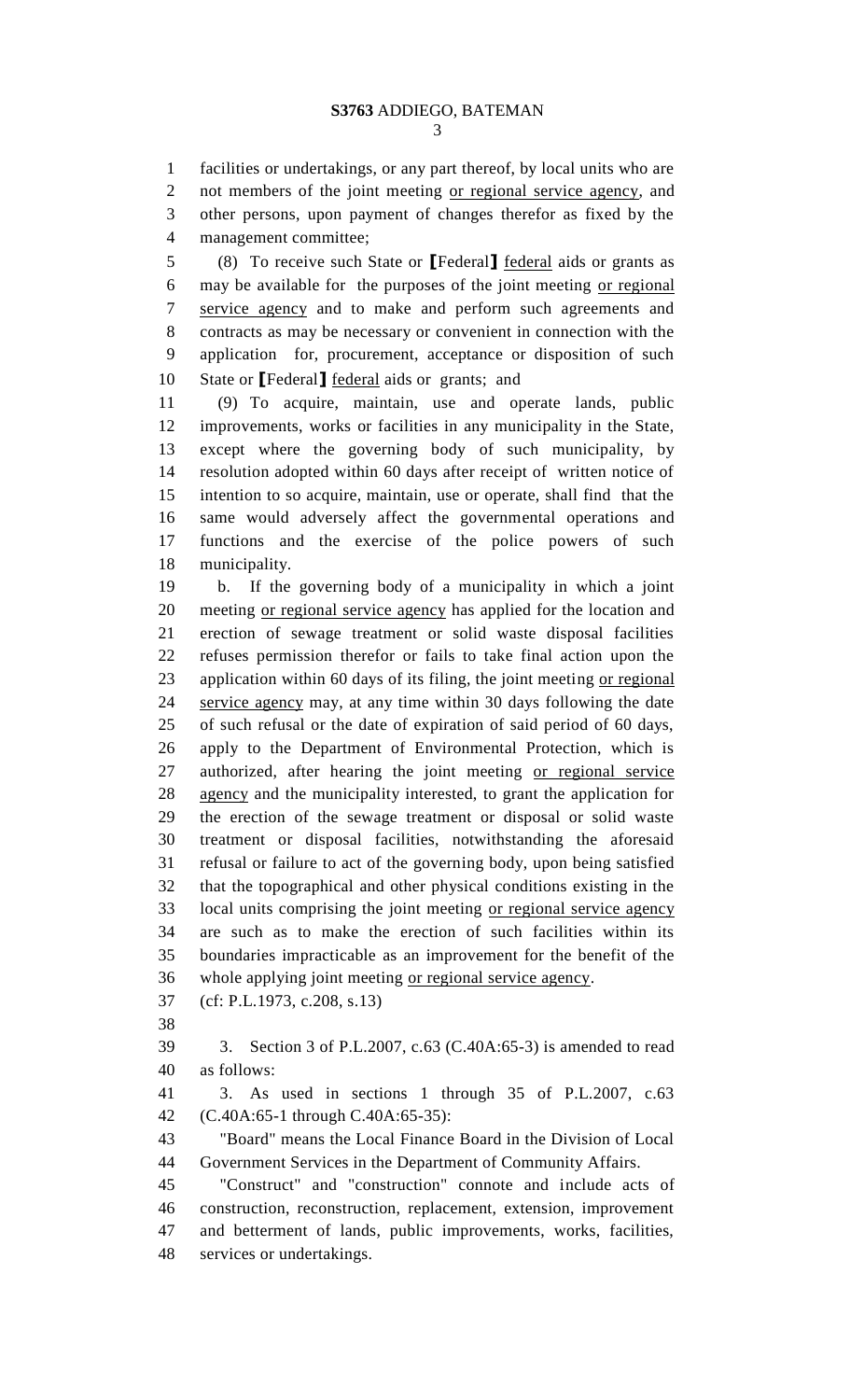"Contracting local units" means local units participating in a 2 joint meeting <u>or regional service agency</u>. "Director" means the Director of the Division of Local Government Services in the Department of Community Affairs. "Division" means the Division of Local Government Services in the Department of Community Affairs. "Governing body" means the board, commission, council, or other body having the control of the finances of a local unit; and in those local units in which an executive officer is authorized by law to participate in such control through powers of recommendation, approval, or veto, the term includes that executive officer, to the extent of the officer's statutory participation. 13 "Joint contract" means: (1) an agreement between two or more 14 local units to form a joint meeting, entered into before the date of 15 enactment of P.L., c. (C.) (pending before the Legislature as this bill); or (2) an agreement between two or more local units to 17 form a regional service agency, entered into on or after the date of 18 enactment of P.L., c. (C.) (pending before the Legislature as this bill). "Joint meeting" means the joint operation of any public services, public improvements, works, facilities, or other undertaking by contracting local units pursuant to a joint contract under section 14 of P.L.2007, c.63 (C.40A:65-14) , entered into before the date of 24 enactment of P.L., c. (C.) (pending before the Legislature as this bill. "Local unit" means a "contracting unit" pursuant to section 2 of P.L.1971, c.198 (C.40A:11-2), a "district" pursuant to N.J.S.18A:18A-2, a "county college" pursuant to N.J.S.18A:64A-1, a joint meeting or regional service agency, as defined in this section, or any authority or special district that is subject to the "Local Authorities Fiscal Control Law," P.L.1983, c.313 (C.40A:5A-1 et seq.). "Operate" and "operation" mean and include acquisition, construction, maintenance, management, and administration of any lands, public improvements, works, facilities, services, or undertakings. "Person" means any person, association, corporation, nation, State, or any agency or subdivision thereof, or a county or municipality of the State. "Regional service agency" means the joint operation of any public services, public improvements, works, facilities, or other undertaking by contracting local units pursuant to a joint contract under section 14 of P.L.2007, c.63 (C.40A:65-14), entered into on 44 or after the date of enactment of P.L., c. (C. ) (pending before the Legislature as this bill. "Service" means any of the powers, duties and functions exercised or performed by a local unit by or pursuant to law.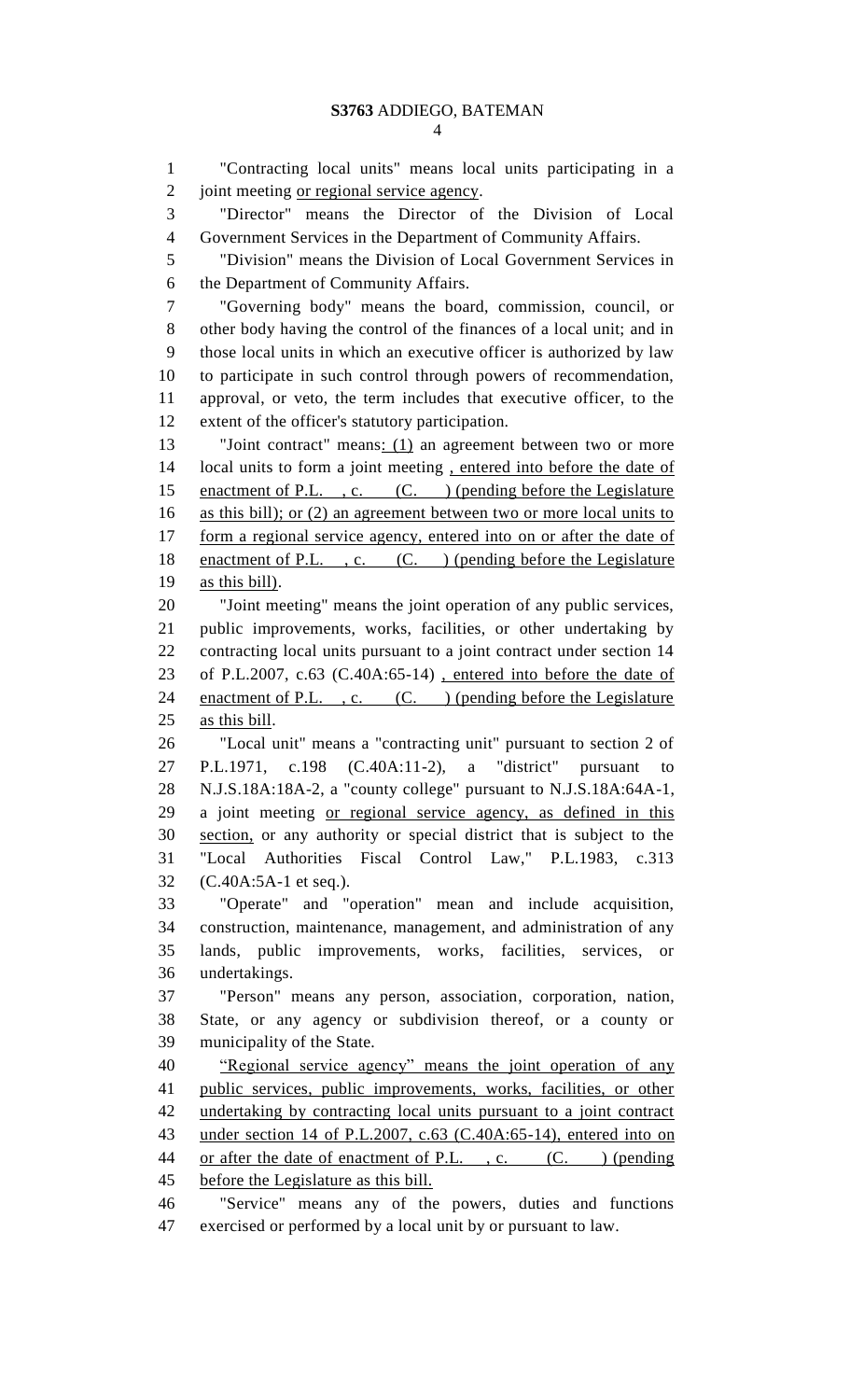"Shared service" or "shared" means any service provided on a regional, joint, interlocal, shared, or similar basis between local units, the provisions of which are memorialized by agreement between the participating local units, but, for the purposes of this act, does not include any specific service or activity regulated by some other law, rule or regulation.

 "Shared service agreement" or "agreement" means a contract authorized under section 4 of P.L.2007, c.63 (C.40A:65-4).

 "Terminal leave benefit" means a single, lump sum payment, paid at termination, calculated using the regular base salary at the time of termination.

(cf: P.L.2007, c.63, s.3)

 4. Section 10 of P.L.2007, c.63 (C.40A:65-10) is amended to read as follows:

 10. In the event that any authority, board, commission, district, 17 joint meeting, regional service agency, or other body created by one or more local units proposes to enter into a contract under sections 1 to 37 of P.L.2007, c.63 (C.40A:65-1 et al.), whereby that entity agrees to have performed on its behalf services, the cost of which shall equal one-half or more of the total costs of the services being performed by that entity immediately prior to the adoption of the proposed contract, then the contract shall require approval by resolution of the governing body of each local unit which created the entity or which has become a participant therein subsequent to its creation.

(cf: P.L.2007, c.63, s.10)

 5. Section 11 of P.L.2007, c.63 (C.40A:65-11) is amended to read as follows:

 11. a. When a local unit contracts, through a shared service **[**or**]** , joint meeting, or regional service agency to have another local unit **[**or a**]** , joint meeting , or regional service agency provide a service it is currently providing using public employees and one or more of the local units have adopted Title 11A, Civil Service, then the agreement shall include an employment reconciliation plan in accordance with this section that **[**and, if one or more of the local units have adopted Title 11A, Civil Service,**]** shall specifically set forth the intended jurisdiction of the Civil Service Commission. An employment reconciliation plan shall be subject to the following provisions:

 (1) a determination of those employees, if any, that shall be transferred to the providing local unit, retained by the recipient local unit, or terminated from employment for reasons of economy or efficiency, subject to the provisions of any existing collective bargaining agreements within the local units.

 (2) any employee terminated for reasons of economy or efficiency by the local unit providing the service under the shared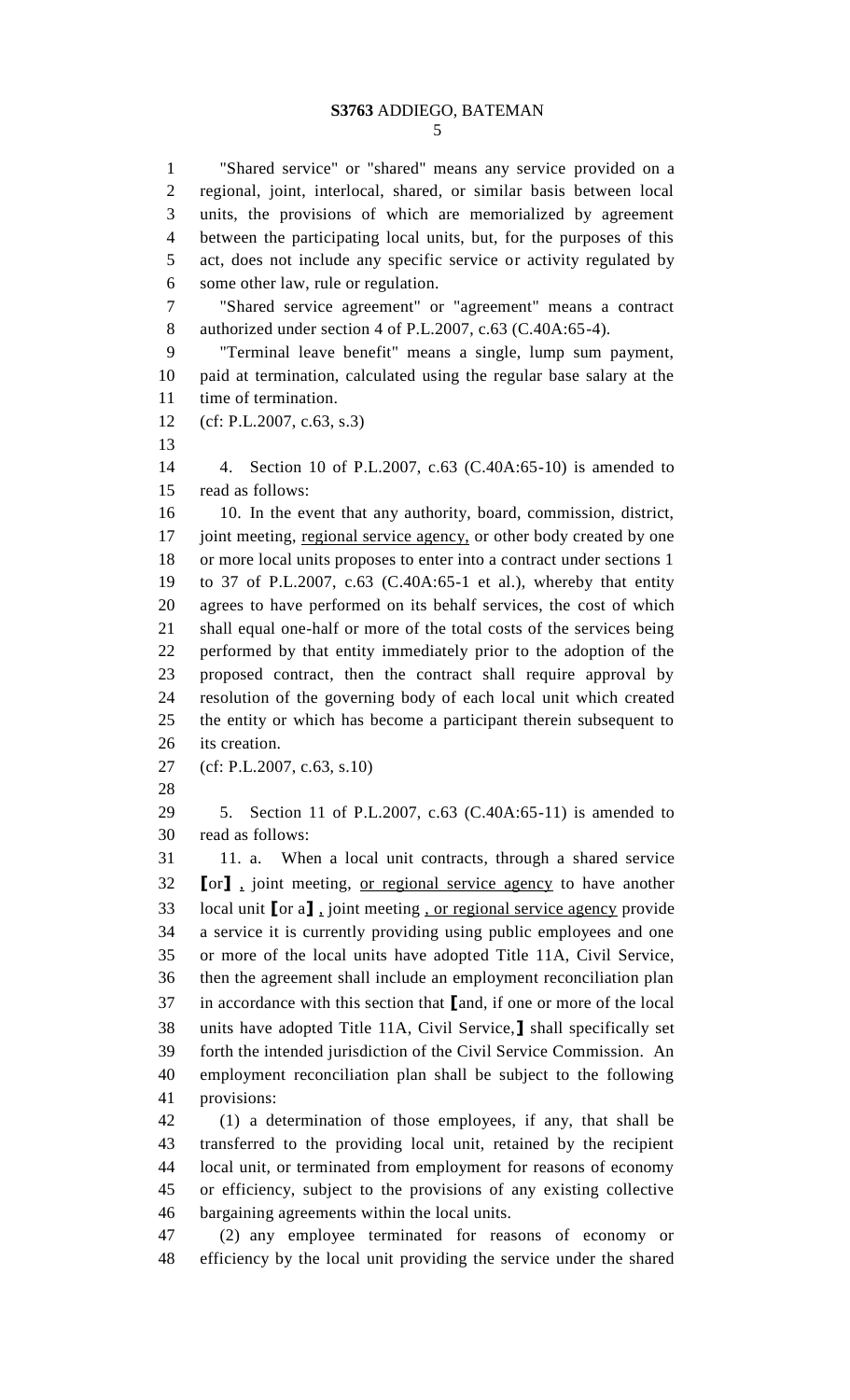service agreement shall be given a terminal leave payment of not less than a period of one month for each five-year period of past service as an employee with the local unit, or other enhanced benefits that may be provided or negotiated. For the purposes of this paragraph, "terminal leave payment" means a single, lump sum payment, paid at termination, calculated using the regular base salary at the time of termination. Unless otherwise negotiated or provided by the employer, a terminal leave benefit shall not include extended payment, or payment for retroactive salary increases, bonuses, overtime, longevity, sick leave, accrued vacation or other 11 time benefit, or any other benefit.

 (3) the Civil Service Commission shall place any employee that has permanent status pursuant to Title 11A, Civil Service, of the New Jersey Statutes that is terminated for reasons of economy or efficiency at any time by either local unit on a special reemployment list for any civil service employer within the county of the agreement or any political subdivision therein.

 (4) when a proposed shared service agreement affects employees in local units subject to Title 11A, Civil Service, of the New Jersey Statutes, an employment reconciliation plan shall be filed with the Civil Service Commission prior to the approval of the shared service agreement. The commission shall review it for consistency with this section within 45 days of receipt and it shall be deemed approved, subject to approval of the shared service agreement by the end of that time, unless the commission has responded with a denial or conditions that must be met in order for it to be approved.

 (5) when an action is required of the Civil Service Commission by this section, parties to a planned shared service agreement may consult with that commission in advance of the action and the commission shall provide such technical support as may be necessary to assist in the preparation of an employment reconciliation plan or any other action required of the commission by this section.

 b. If all the local units that are parties to the agreement are subject to the provisions of Title 11A, Civil Service, of the New Jersey Statutes, the Civil Service Commission shall create an implementation plan for the agreement that will: (1) transfer employees with current status in current title unless reclassified, or (2) reclassify employees into job titles that best reflect the work to be performed. The Civil Service Commission shall review whether any existing hiring or promotional lists should be merged, inactivated, or re-announced. Non-transferred employees shall be removed or suspended only for good cause and after the opportunity for a hearing before the Civil Service Commission; provided, however, that they may be laid-off in accordance with the provisions of N.J.S.11A:8-1 et seq., and the regulations promulgated thereunder. The final decision of which employees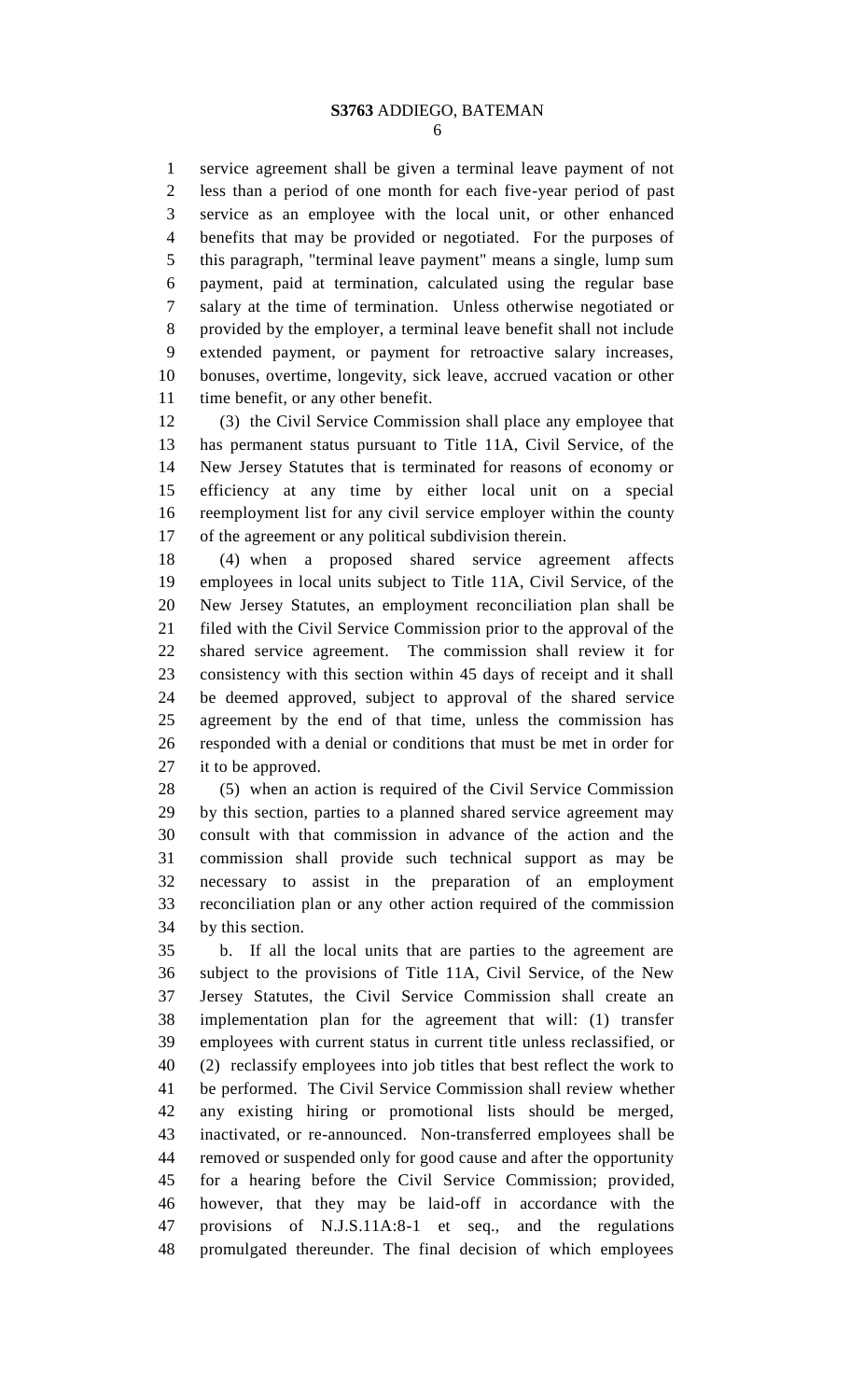shall transfer to the new employer is vested solely with the local unit that will provide the service and subject to the provisions of any existing collective bargaining agreements within the local units.

 c. If the local unit that will provide the service pursuant to a shared service agreement is subject to Title 11A, Civil Service, of the New Jersey Statutes, but the local unit to receive the service is not subject to that Title, and the contracting local units desire that some or all employees of the recipient local unit are to be transferred to the providing local unit, the Civil Service Commission shall vest only those employees who have been employed for one year or more in permanent status pursuant to N.J.S.11A:9-9 in appropriate titles, seniority, and tenure with the providing local unit based on the duties of the position. The final decision of which employees shall transfer to the new employer is vested solely with the local unit that will provide the service and subject to the provisions of any existing collective bargaining agreements within the local units.

 d. If the local unit that will provide the service is not subject to the provisions of Title 11A, Civil Service, of the New Jersey Statutes, but the local unit that will receive the service is subject to that Title and the parties desire that some or all employees of the recipient local unit are to be transferred to the providing local unit, the transferred employees shall be granted tenure in office and shall only be removed or suspended for good cause and after a hearing; provided, however, that they may be laid-off in accordance with the provisions of N.J.S.11A:8-1 et seq., and the regulations promulgated thereunder. The transferred employees shall be subject to layoff procedures prior to the transfer to the new entity. Once transferred, they will be subject to any employment contracts and provisions that exist for the new entity. The final decision of which employees shall transfer to the new employer is vested solely with the local unit that will provide the service and subject to the provisions of any existing collective bargaining agreements within the local units.

(cf: P.L.2008, c.29, s.101)

 6. Section 14 of P.L.2007, c.63 (40A:65-14) is amended to read as follows:

 14. a. The governing bodies of any two or more local units may enter into a joint contract, for a period not to exceed 40 years, to provide for the formation of a joint meeting or regional service agency for the joint operation of any public services, public improvements, works, facilities, or undertakings which the local units are empowered to operate. The contract shall be entered into in accordance with the procedures set forth in subsection b. of section 16 of **[**this act**]** P.L.2007, c.63 (C.40A:65-16).

 b. A joint contract may provide for joint services for any services which any contracting local unit, on whose behalf those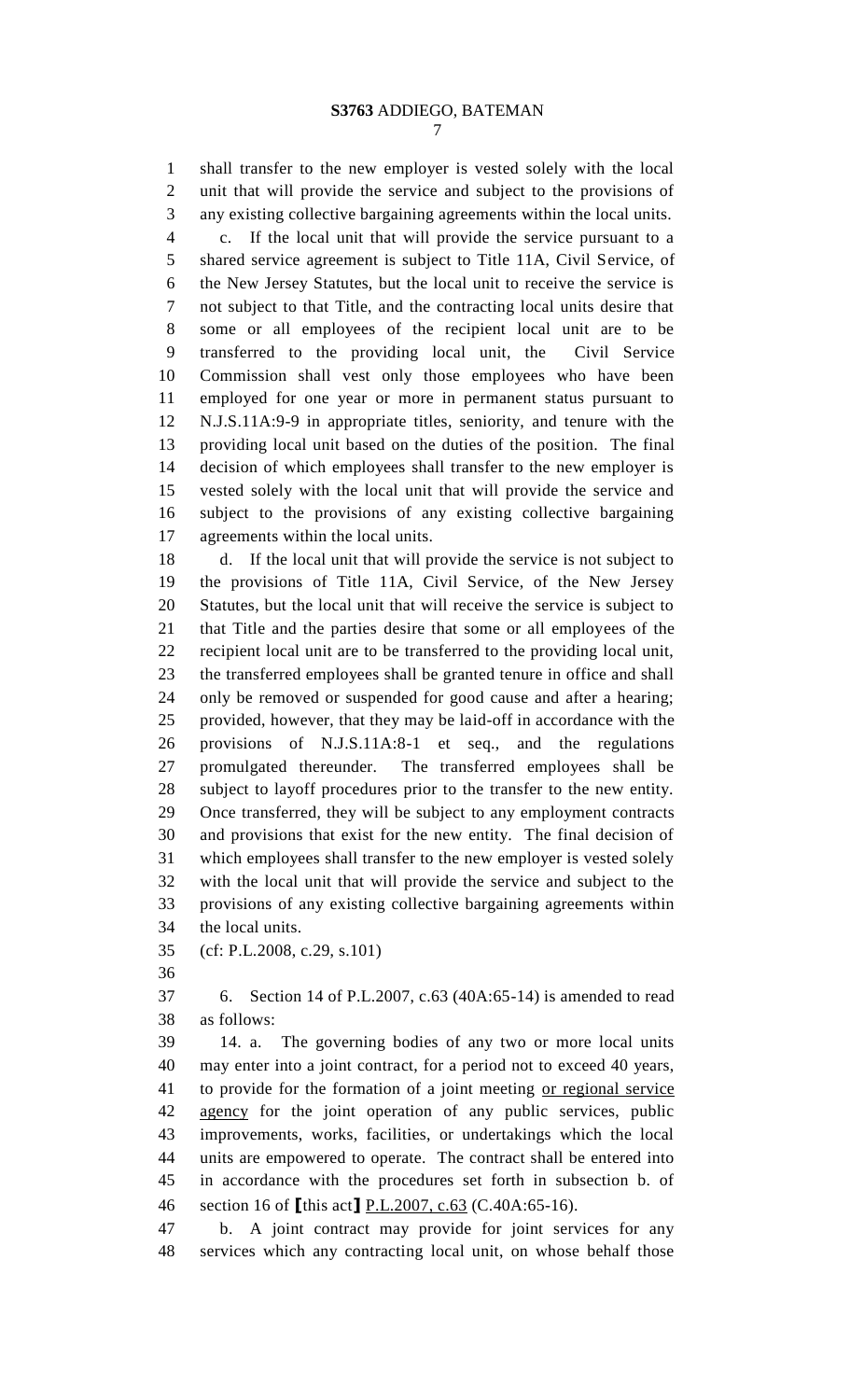services are to be performed, is legally authorized to provide for

 itself. Those services include, but are not limited to, general government administration, health, police and fire protection, code enforcement, assessment and collection of taxes, financial administration, environmental protection, joint municipal courts, and youth, senior citizens and social welfare programs. c. The joint contract shall set forth the public services, public improvements, works, facilities, or undertakings which the contracting local units desire to operate jointly, and shall provide in general terms the manner in which the public services, public improvements, works, facilities or undertakings shall be jointly operated, and the respective duties and responsibilities of the contracting local units. d. No joint contract pursuant to this section shall authorize the operation of any property or service defined as a "public utility" by R.S.48:2-13, except as may otherwise be provided by law. (cf: P.L.2007, c.63, s.14) 7. Section 15 of P.L.2007, c.63 (C.40A:65-15) is amended to read as follows: 15. a. A joint meeting or regional service agency is a public body corporate and politic constituting a political subdivision of the State for the exercise of public and essential governmental functions to provide for the public health and welfare, and qualifies as a "local unit," as defined in section 3 of the "Local Fiscal Affairs 26 Law," N.J.S.40A:5-3. 27 b. A joint meeting <u>or regional service agency</u> has the following powers and authority, which may be exercised by its management committee to the extent provided for in the joint contract: (1) to sue and be sued; (2) to acquire and hold real and personal property by deed, gift, grant, lease, purchase, condemnation or otherwise; (3) to enter into any and all contracts or agreements and to execute any and all instruments; (4) to do and perform any and all acts or things necessary, 36 convenient or desirable for the purposes of the joint meeting or 37 regional service agency or to carry out any powers expressly given in sections 1 through 35 of P.L.2007, c.63 (C.40A:65-1 through C.40A:65-35); (5) to sell real and personal property owned by the joint meeting 41 or regional service agency at public sale; (6) to operate all services, lands, public improvements, works, facilities or undertakings for the purposes and objects of the joint meeting or regional service agency; (7) to enter into a contract or contracts providing for or relating to the use of its services, lands, public improvements, works, facilities or undertakings, or any part thereof, by local units who are 48 not members of the joint meeting or regional service agency, and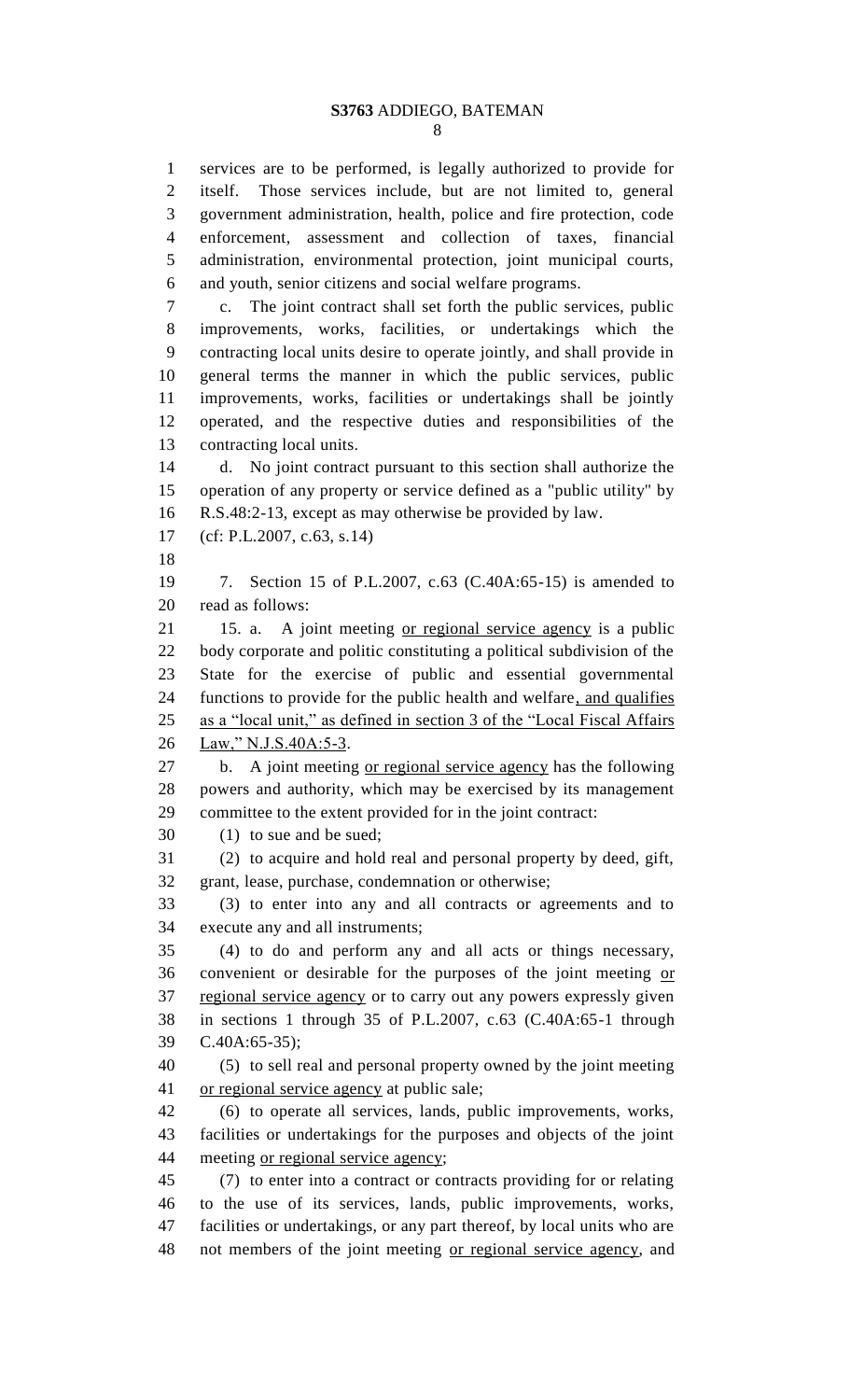other persons, upon payment of charges therefor as fixed by the management committee;

 (8) to receive whatever State or federal aid or grants that may be available for the purposes of the joint meeting or regional service agency and to make and perform any agreements and contracts that are necessary or convenient in connection with the application for, procurement, acceptance, or disposition of such State or federal aid or grants; and

 (9) to acquire, maintain, use, and operate lands, public improvements, works, or facilities in any municipality in the State, except where the governing body of the municipality, by resolution adopted within 60 days after receipt of written notice of intention to so acquire, maintain, use, or operate, shall find that the same would adversely affect the governmental operations and functions and the exercise of the police powers of that municipality.

 c. If the governing body of a municipality in which a joint meeting or regional service agency has applied for the location and erection of sewage treatment or solid waste disposal facilities refuses permission therefor, or fails to take final action upon the 20 application within 60 days of its filing, the joint meeting or regional service agency may, at any time within 30 days following the date of such refusal or the date of expiration of the 60-day period, apply to the Department of Environmental Protection for relief. That department is authorized, after hearing the joint meeting or regional service agency and the interested municipality, to grant the application for the erection of the sewage treatment or disposal or solid waste treatment or disposal facilities, notwithstanding the refusal or failure to act of the municipal governing body, upon being satisfied that the topographical and other physical conditions existing in the local units comprising the joint meeting or regional service agency are such as to make the erection of such facilities within its boundaries impracticable as an improvement for the benefit of the whole applying joint meeting or regional service agency.

(cf: P.L.2007, c.63, s.15.)

 8. Section 16 of P.L.2007, c.63 (40A:65-16) is amended to read as follows:

 16. a. The joint contract shall provide for the operation of the public services, public improvements, works, facilities, or undertakings of the joint meeting or regional service agency, for the apportionment of the costs and expenses of operation required therefor among the contracting local units, for the addition of other local units as members of the joint meeting or regional service agency, for the terms and conditions of continued participation and discontinuance of participation in the joint meeting or regional service agency by the contracting local units, and for such other terms and conditions as may be necessary or convenient for the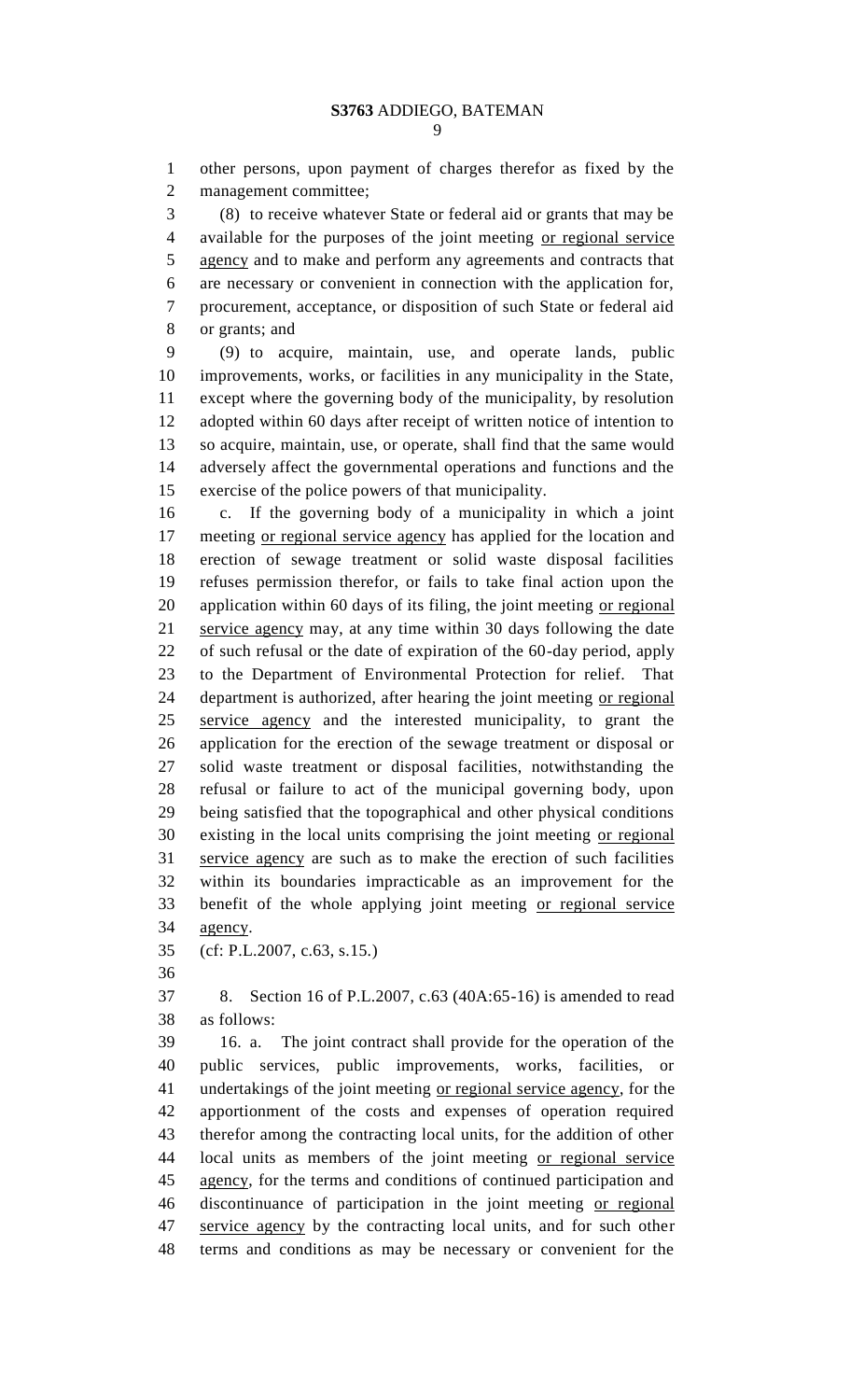purposes of the joint meeting or regional service agency. The apportionment of costs and expenses may be based upon assessed valuations, population, and such other factor or factors, or any combination thereof, as may be provided in the joint contract. b. (1) Notwithstanding any law to the contrary concerning approval of contracts, the joint contract shall be subject to approval by resolution of the governing bodies of each of the local units prior to its execution by the official or officials who are authorized to execute a joint contract. (2) The joint contract shall specify the name by which the joint meeting or regional service agency shall be known. (3) The joint contract may be amended from time to time by agreement of the parties thereto, in the same manner as the original contract was authorized and approved. 15 (4) A copy of every resolution creating a joint meeting or regional service agency, and every amendment thereto, shall be forthwith filed with the director. (cf: P.L.2007, c.63, s.16) 9. Section 18 of P.L.2007, c.63 (C.40A:65-18) is amended to read as follows: 18. a. When a joint meeting or regional service agency merges bargaining units that have current contracts negotiated in accordance with the provisions of the "New Jersey Employer- Employee Relations Act," P.L.1941, c.100 (C.34:13A-1 et seq.), the terms and conditions of the existing contracts shall apply to the rights of the members of the respective bargaining units until a new contract is negotiated, reduced to writing, and signed by the parties as provided pursuant to law and regulation promulgated thereunder. b. The Public Employment Relations Commission is specifically authorized to provide technical advice, pursuant to section 12 of P.L.1968, c.303 (C.34:13A-8.3), and mediation services to integrate separate labor agreements into single agreements for the joint contract. The commission may order binding arbitration, pursuant to P.L.1995, c.425 (C.34:13A-14a et al.), to integrate any labor agreement. (cf: P.L.2007, c.63, s.18) 10. Section 19 of P.L.2007, c.63 (C.40A:65-19) is amended to read as follows: 19. a. When a local unit agrees to participate in a joint meeting or regional service agency that will provide a service that the local unit is currently providing itself through public employees, the agreement shall include an employment reconciliation plan in accordance with this section. An employment reconciliation plan shall be subject to the following provisions: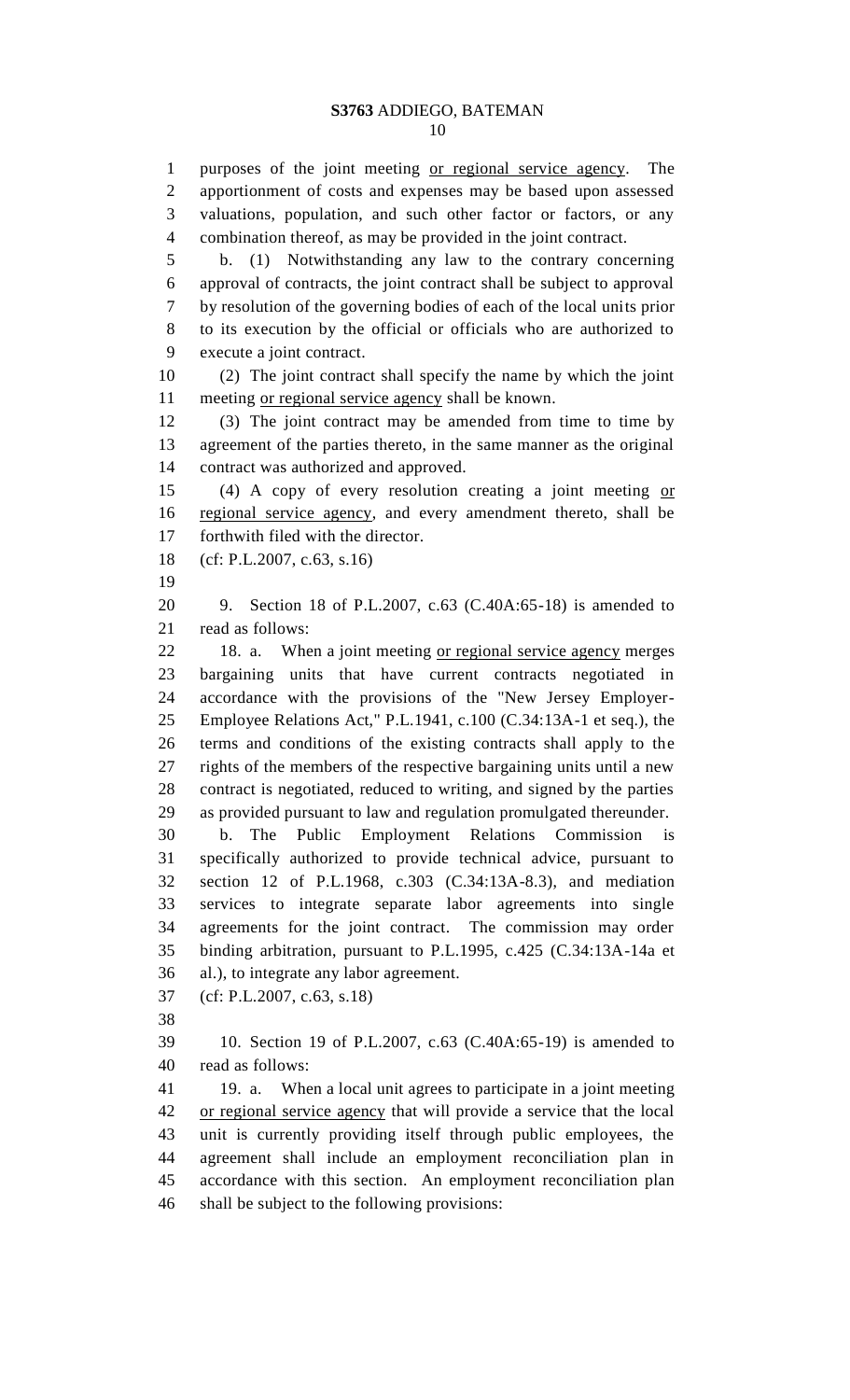(1) a determination of those employees, if any, that shall be 2 transferred to the joint meeting <u>or regional service agency</u>, retained by the contracting local unit, or terminated from employment for reasons of economy or efficiency subject to the provisions of any collective bargaining agreements within the local units.

 (2) any employee terminated for reasons of economy or efficiency by the contracting local unit providing the service or by the joint meeting or regional service agency shall be given a terminal leave payment of not less than a period of one month for each five-year period of past service as an employee with the local unit, or other enhanced benefits that may be provided or negotiated. Unless otherwise negotiated or provided by the employer, a terminal leave benefit shall not include extended payment, or payment for retroactive salary increases, bonuses, overtime, longevity, sick leave, accrued vacation or other time benefit, or any other benefit.

 (3) the Civil Service Commission shall place any employee that has permanent status pursuant to Title 11A, Civil Service, of the New Jersey Statutes that is terminated for reasons of economy or efficiency at any time by either local unit on a special reemployment list for any civil service employer within the county of the agreement or any political subdivision therein.

 (4) when a proposed joint contract affects employees in local units that operate under the provisions of Title 11A, Civil Service, of the New Jersey Statutes, an employment reconciliation plan shall be filed with the Civil Service Commission prior to the approval of 27 the joint meeting or regional service agency agreement. That commission shall review the plan for consistency with this section within 45 days of receipt and it shall be deemed approved, subject to approval of the joint meeting or regional service agency agreement by the end of that time, unless that commission has responded with a denial or conditions that must be met in order for it to be approved.

 (5) when an action is required of the Civil Service Commission by this section, parties to a proposed joint contract may consult with the commission in advance of the action and the commission shall provide such technical support as may be necessary to assist in the preparation of an employment reconciliation plan or any other action required of the commission by this section.

 b. If both the local unit and joint meeting or regional service agency operate under the provisions of Title 11A, Civil Service, of the New Jersey Statutes, the Civil Service Commission shall create an implementation plan for employees to be hired by the joint 44 meeting <u>or regional service agency</u> that will: (1) transfer employees with current status in current title unless reclassified or (2) reclassify employees, if necessary, into job titles that best reflect the work to be performed. The Civil Service Commission shall review whether any existing hiring or promotional lists should be merged,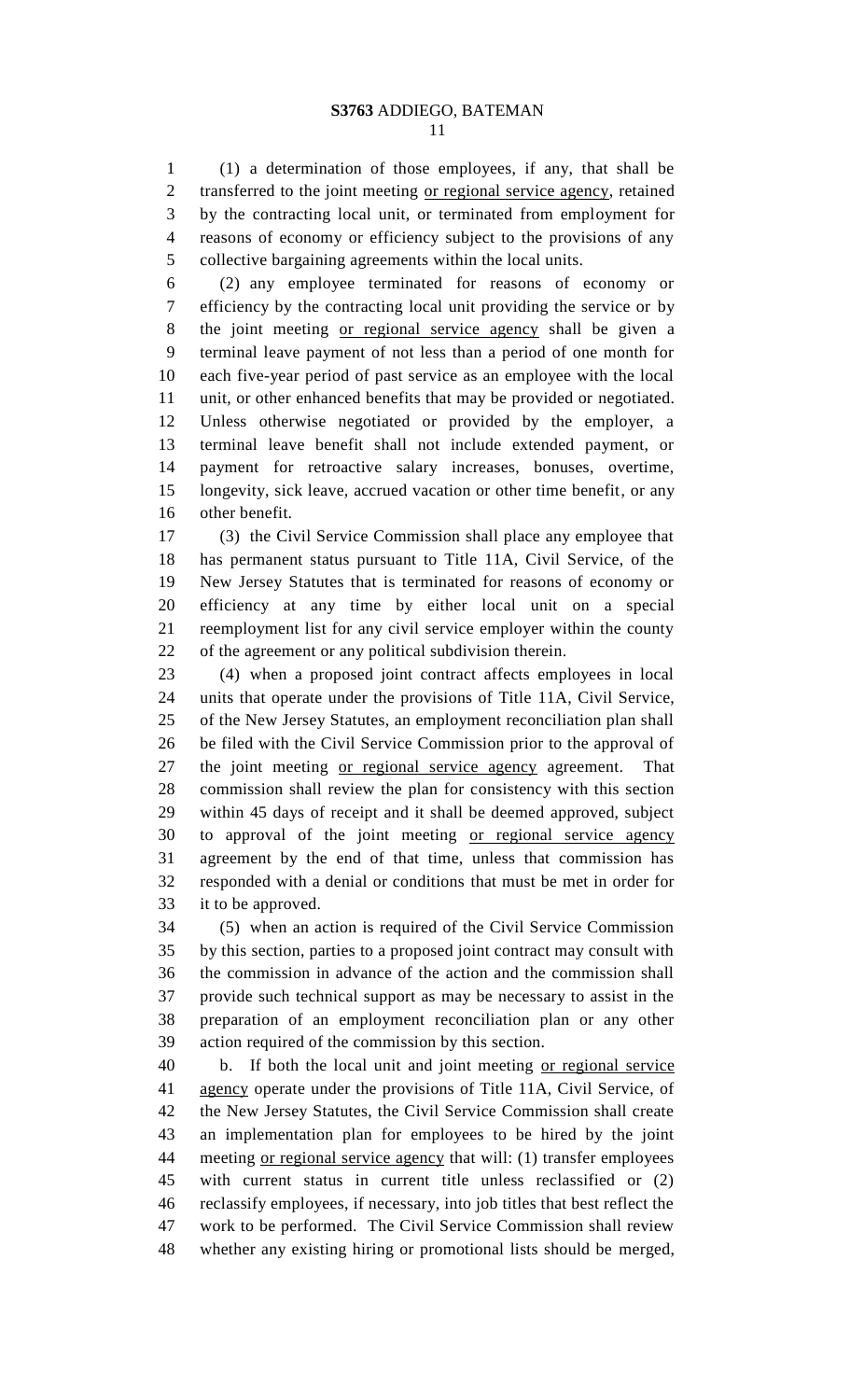inactivated, or re-announced. Non-transferred employees shall be removed or suspended only for good cause and after the opportunity for a hearing before the Civil Service Commission; provided, however, that they may be laid-off in accordance with the provisions of N.J.S.11A:8-1 et seq., and the regulations promulgated thereunder. The final decision of which employees shall transfer to the new employer is vested solely with the local unit that will provide the service and subject to the provisions of any existing collective bargaining agreements within the local units. c. If the joint meeting or regional service agency operates

 under the provisions of Title 11A, Civil Service, of the New Jersey Statutes, and a local unit receiving the service is not subject to that Title, and the parties desire that some or all employees of the local unit be transferred to the joint meeting or regional service agency, the Civil Service Commission shall vest only those employees who have been employed one year or more in permanent status pursuant to N.J.S.40A:9-9 in appropriate titles, seniority, and tenure with the providing local unit based on the duties of the position. The final decision of which employees shall transfer to the new employer is vested solely with the joint meeting or regional service agency and subject to the agreements affecting the parties, provided that those agreements do not conflict with the provisions of any existing collective bargaining agreements within the local units.

 d. (1) If the joint meeting or regional service agency does not operate under the provisions of Title 11A, Civil Service, of the New Jersey Statutes, and the local unit receiving the service is subject to that Title, and the parties desire that some or all employees of the 28 recipient local unit are to be transferred to the joint meeting or regional service agency, then the transferred employees shall be granted tenure in office and shall be removed or suspended only for good cause and after a hearing. The transferred employees shall be subject to layoff procedures prior to the transfer to the new entity. Once transferred, they will be subject to any employment contracts and provisions that exist for the new entity. The final decision of which employees shall transfer to the joint meeting or regional 36 service agency is vested solely with the joint meeting or regional service agency and subject to the provisions of any existing collective bargaining agreements within the local units.

 (2) A joint meeting or regional service agency established after the effective date of sections 1 to 37 of P.L.2007, c.63 (C.40A:65-1 et al.) that affects both employees in local units subject to Title 11A, Civil Service, of the New Jersey Statutes and employees in local units not subject to that Title, shall determine whether the 44 employees of the joint meeting or regional service agency shall be 45 subject to the Title. If the joint meeting <u>or regional service agency</u> determines that the employees shall not be subject to Title 11A, Civil Service, of the New Jersey Statutes, then the employees from the local units in which the Title is in effect shall have the same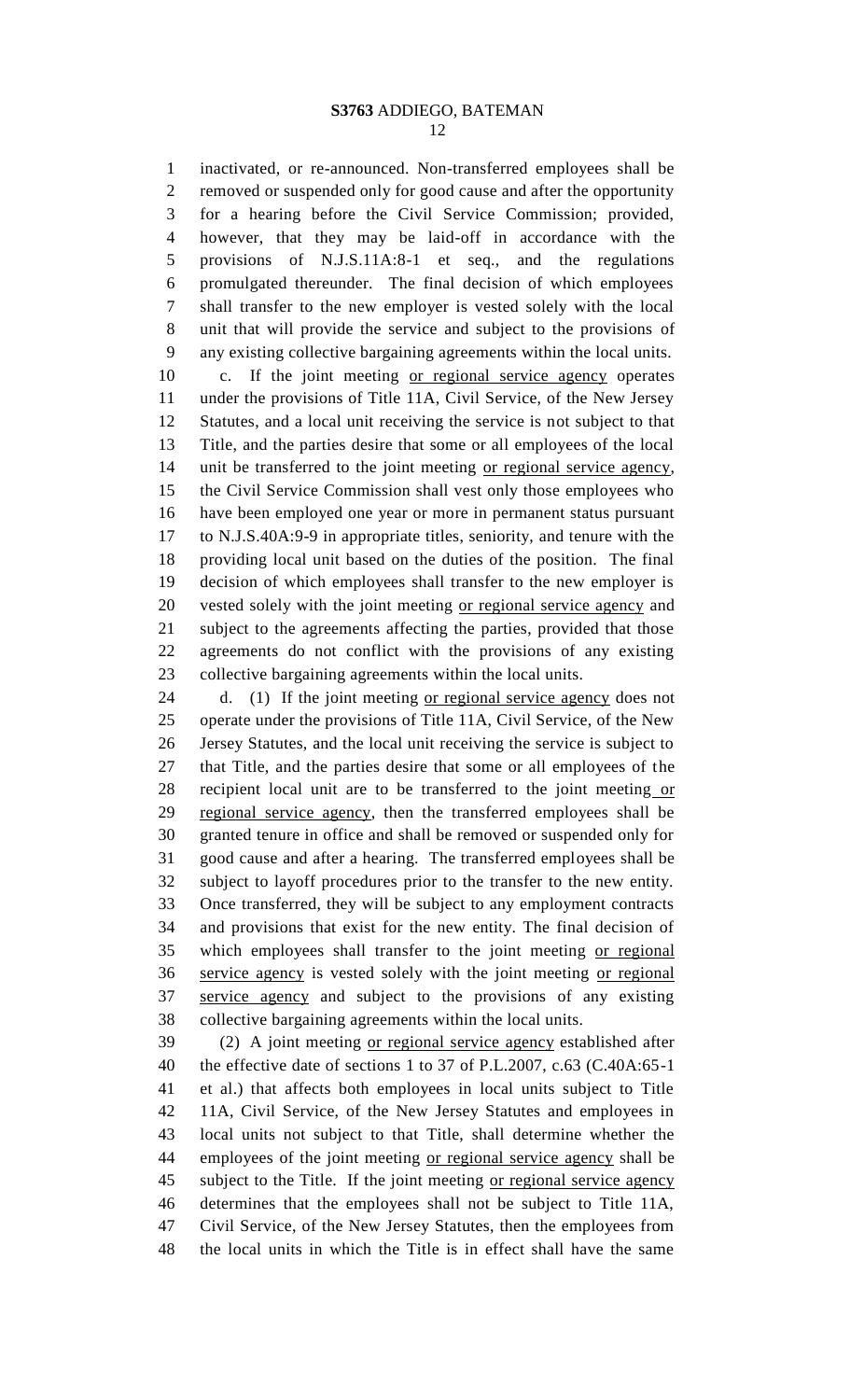|  | I<br>۰.<br>۰.<br>× |
|--|--------------------|

rights as employees transferred pursuant to paragraph (1) of this

subsection.

(cf: P.L.2008, c.29, s.102)

 11. Section 20 of P.L.2007, c.63 (C.40A:65-20) is amended to read as follows:

 20. a. The joint contract shall provide for the constitution and appointment of a management committee to consist of at least three members, of which one shall be appointed by the governing body of each of the local units executing the joint contract. The members shall be residents of the appointing local unit, except that a member who is the chief financial officer, business administrator, municipal administrator, or municipal manager of the local unit making the appointment need not be a resident of the appointing local unit. The appointees may or may not be members of the appointing governing body. Each member of the management committee shall hold office for the term of one year and until the member's successor has been appointed and qualified. In the event that there is an even number of local units that are parties to the joint contract, the management committee shall consist of one member appointed by each of the governing bodies and one member selected by the two other appointed members.

 b. The management committee shall elect annually from among its members a chair to preside over its meetings. The management committee may appoint such other officers and employees, including counsel, who need not be members of the management committee or members of the governing bodies or employees or residents of the local units, as it may deem necessary. The employees appointed by the management committee shall hold office for such term not exceeding four years as may be provided by the joint contract. The management committee shall adopt rules and regulations to provide for the conduct of its meetings and the duties and powers of the chairman and such other officers and employees as may be appointed. All actions of the management committee shall be by vote of the majority of the entire membership of the committee, except for those matters for which the contract requires a greater number, and shall be binding on all local units who have executed the joint contract. The management committee 39 shall exercise all of the powers of the joint meeting or regional service agency subject to the provisions of the joint contract.

 The joint contract may provide for the delegation of the administration of any or all of the services, lands, public improvements, works, facilities or undertakings of the joint meeting or regional service agency to the governing body of any one of the several contracting local units, in which event such governing body shall have and exercise all of the powers and authority of the management committee with respect to such delegated functions.

(cf: P.L.2007, c.63, s.20)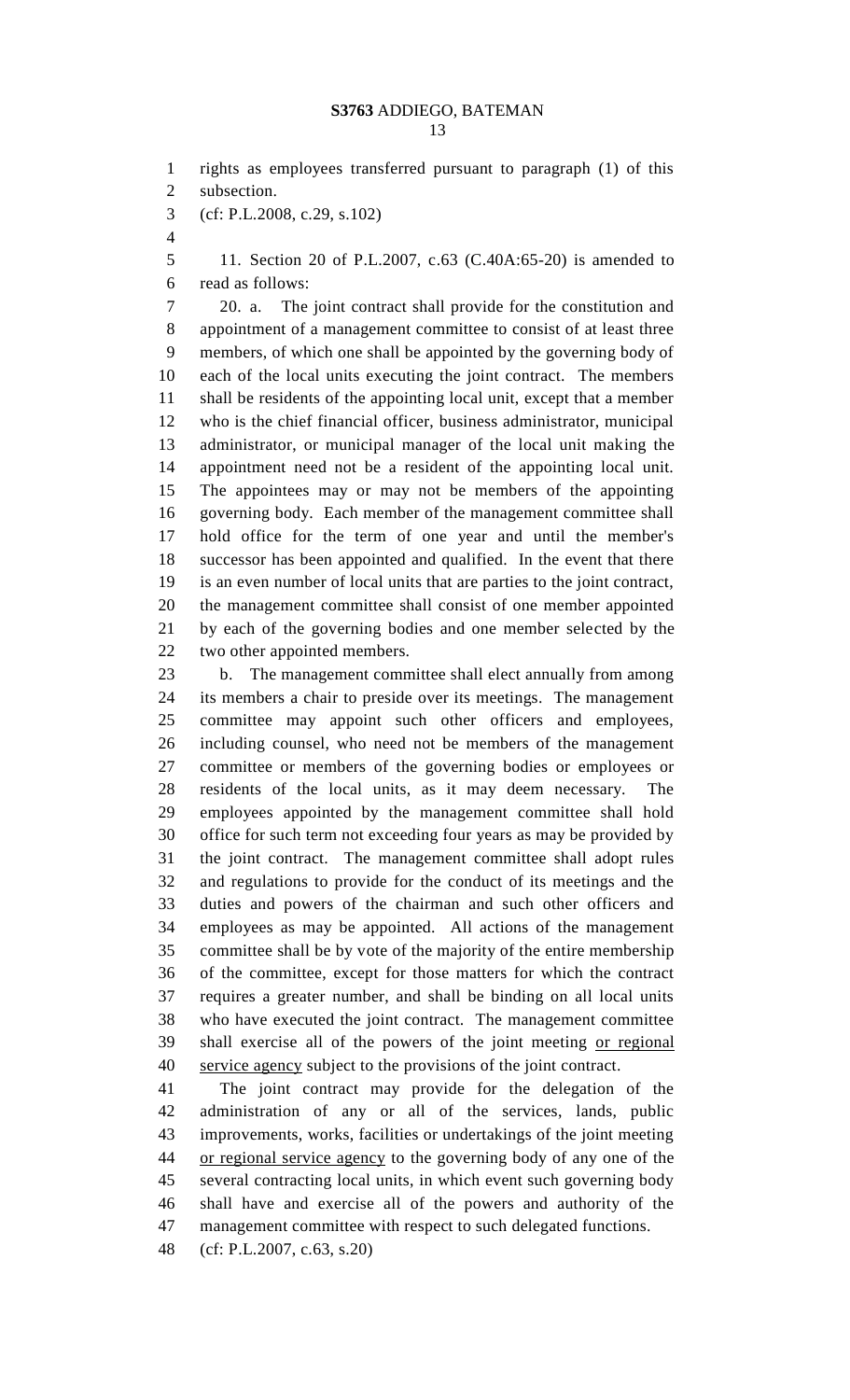12. Section 30 of P.L.2007, c.63 (C.40A:65-30) is amended to read as follows: 30. a. A local unit that plans to study the feasibility of a shared service agreement, joint **[**meeting**]** contract, or municipal consolidation may apply to the director for grants or loans to fund the study, including consultant costs, and to fund one-time start-up costs of a shared service agreement or joint **[**meeting**]** contract or municipal consolidation. The director, in consultation with the Commissioner of Education, shall establish a program to be known as the "Sharing Available Resources Efficiently" program, or "SHARE," to accomplish this purpose, and, in consultation with the commissioner, shall promulgate rules and regulations necessary to effectuate the purposes of the program. b. The director, in consultation with the commissioner, shall provide guidelines and procedures for the submission of SHARE grant and loan applications. c. Applications for shared service study funds: (1) May require such local match of funds, as is determined by the director for the studies if the director finds that the local unit is financially capable of providing such matching funds. (2) Shall not require a local match of funds for consolidation studies under sections 1 to 37 of P.L.2007, c.63 (C.40A:65-1 et al.) or the "Municipal Consolidation Act," P.L.1977, c.435 (C.40:43- 66.35 et al.). (3) Grants for implementation of shared services may include financial assistance for terminal leave benefits, but not for early retirement incentives related to pension contributions. d. Applications for one-time start-up costs shall provide that: (1) Local units may apply for financial assistance for the one- time start-up costs necessary to implement shared services. Costs that may be financed through the issuance of debt or capital lease agreements shall be excluded from this program. (2) The director may set limits on aid awards and negotiate the various provisions, costs, payment provisions, and amounts of grants or loans to ensure that the shared service is cost effective and in the public interest. Financial assistance for costs associated with terminal leave benefits shall be limited to the lesser of the officer or employee's regular base rate of compensation that is paid for the terminal leave benefit pursuant to an applicable employment contract, local practice, local ordinance, or State law. e. The director may provide technical support programs to assist local units in applying for grants or aid for studying shared services. (cf: P.L.2007, c.63, s.30) 13. Section 32 of P.L.2007, c.63 (C.40A:65-32) is amended to

read as follows: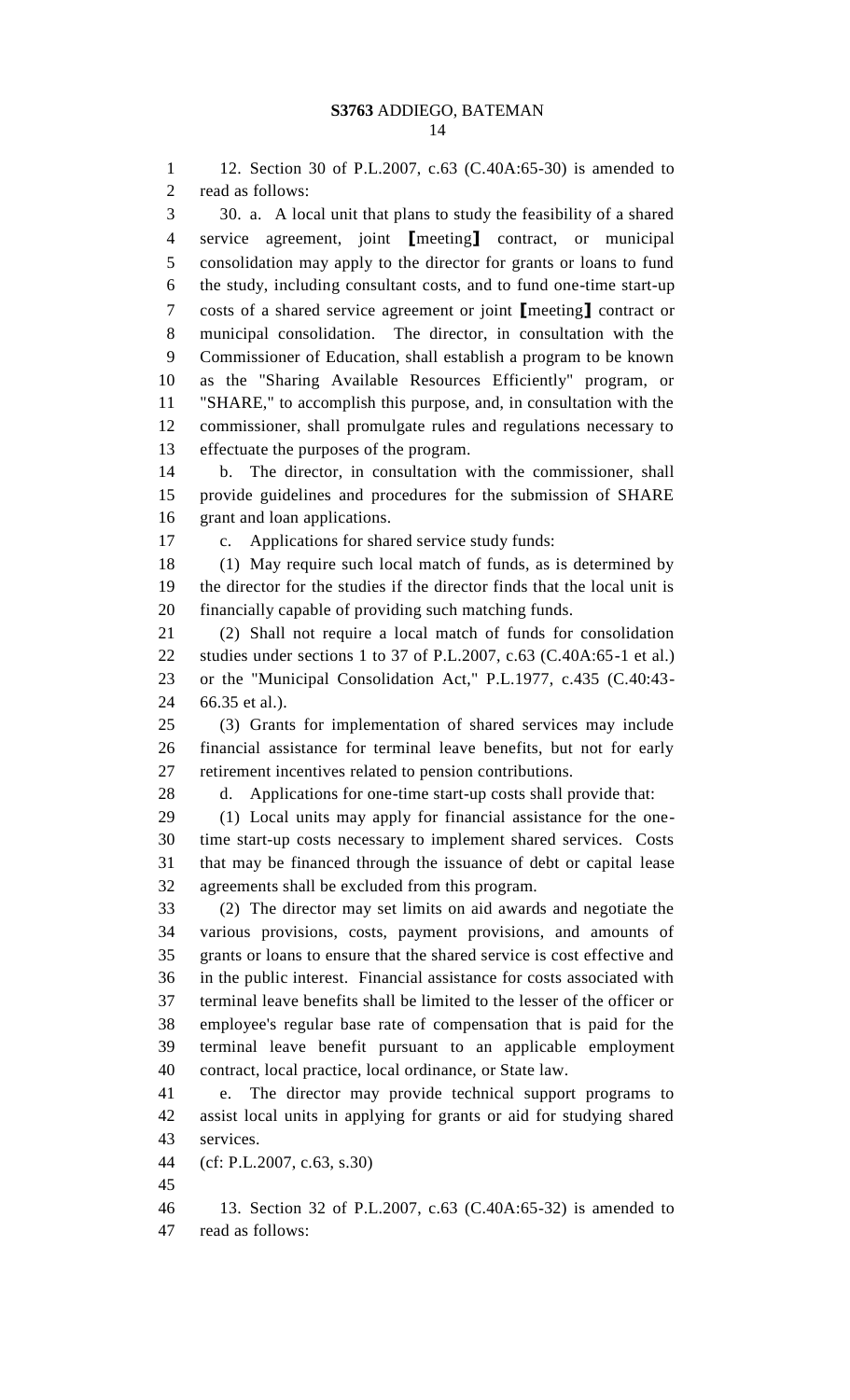32. The governing body of a municipality may adopt, at any regular meeting, a resolution requesting the clerk of the county to print upon the official ballots to be used at the next ensuing regular or general election, as appropriate, a certain proposition to authorize the creation of a citizen's commission, consisting of members of the governing body, appropriate municipal officials such as the municipal purchasing agent, and at least an equal number of residents of the municipality, and to identify and implement shared service, joint meeting, regional service agency, or consolidation opportunities for the municipality. The proposition shall be formulated and expressed in the resolution in concise form and filed with the clerk of the county not later than 74 days previous to the election. If approved by a majority of those voting at the election, the proposition shall be binding and shall constitute the authority for the governing body to appoint members to the citizen's commission and provide resources as it deems necessary. (cf: P.L.2007, c.63, s.32) 14. Section 34 of P.L.2007, c.63 (C.40A:65-34) is amended to read as follows: 34. a. Any shared service **[**or**]** agreement, joint **[**meeting agreement**]** contract, or municipal consolidation shall be deemed in furtherance of the public good and presumed valid, subject to a rebuttable presumption of good faith on the part of the governing bodies entering into the agreement. b. With regard to any responsibilities assigned to the Public Employment Relations Commission pursuant to sections 1 to 37 of P.L.2007, c.63 (C.40A:65-1 et al.): (1) The commission may promulgate rules or regulations to effectuate the purposes of sections 1 to 37 of P.L.2007, c.63 (C.40A:65-1 et al.). (2) The commission may establish a fee schedule to cover the costs of effectuating its services; provided, however, that the fees so assessed shall not exceed the commission's actual cost of effectuating those provisions. (3) Within 14 days of receiving a decision, a party aggrieved by a decision of a mediator or arbitrator assigned by the commission may file notice of an appeal of an award to the commission. In deciding an appeal, the commission, pursuant to rule and regulation and upon petition, may afford the parties the opportunity to present oral arguments. The commission may affirm, modify, correct or vacate the award or may, at its discretion, remand the award to the same arbitrator or to another arbitrator, selected by lot, for reconsideration. An aggrieved party may appeal a decision of the

- commission to the Appellate Division of the Superior Court.
- (cf: P.L.2007, c.63, s.34)
- 

15. This act shall take effect immediately.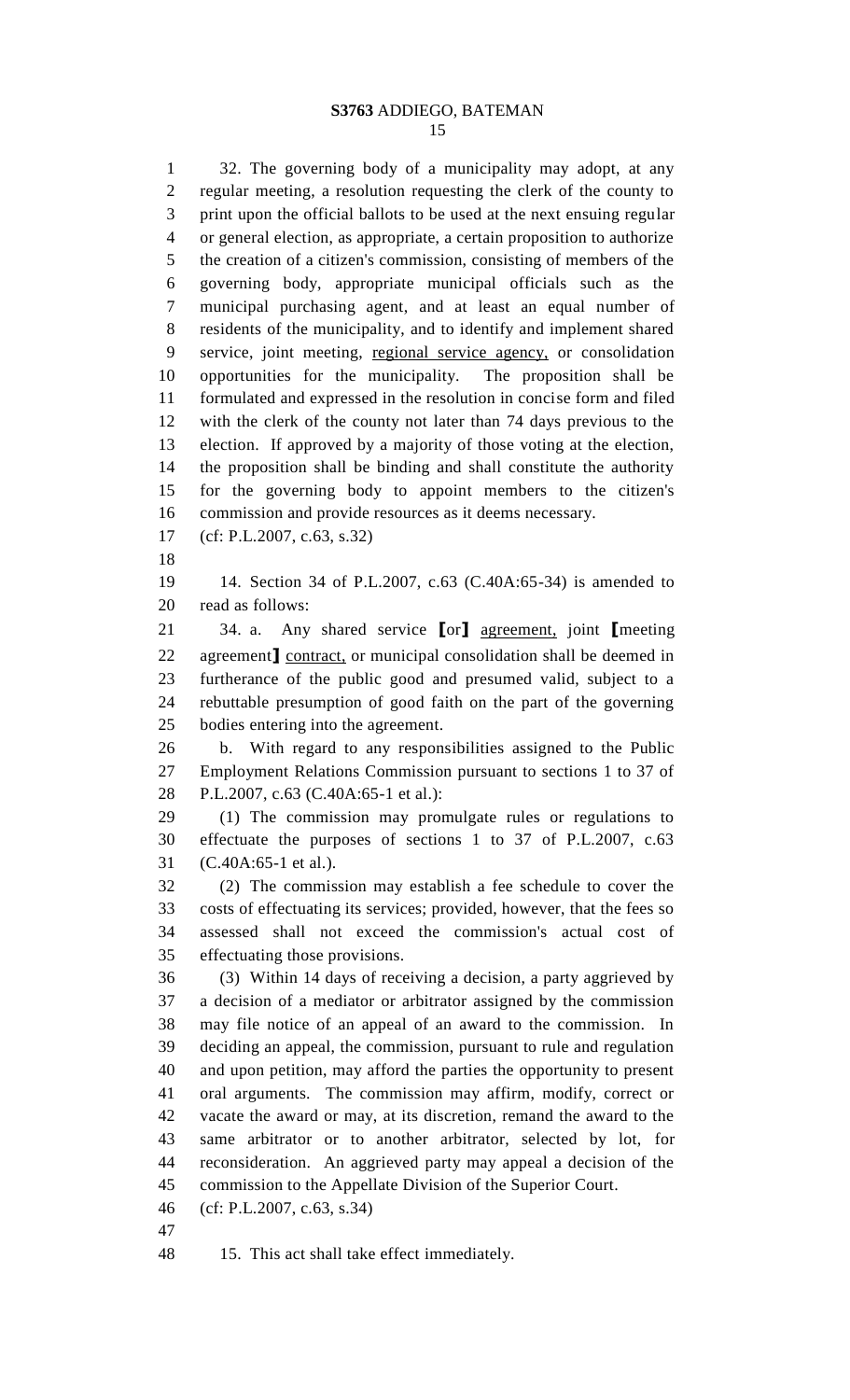### STATEMENT

 This bill amends the "Uniform Shared Services and Consolidation Act" (USSCA) and other statutory law to change the name of "joint meetings" to "regional service agencies" to better reflect the purpose and operation of these entities.

 Under the provisions of the bill, a "regional service agency" would have the same definition and the same powers and authority as a "joint meeting." The bill provides that on or after its effective date, any joint contract entered into by two or more local units would form a regional service agency, rather than a joint meeting. Any joint meetings created by joint contract prior to the enactment of the bill would continue and would be governed in the same manner by the USSCA as regional service agencies.

 Current law provides that joint meetings are the joint operation of any public services, public improvements, works, facilities, or other undertaking by contracting local units pursuant to a joint contract. A joint meeting is a public body corporate and politic constituting a political subdivision of the State for the exercise of public and essential governmental functions to provide for the public health and welfare. A joint meeting has the following powers and authority, which may be exercised by its management committee to the extent provided for in the joint contract:

24 (1) to sue and be sued;

 (2) to acquire and hold real and personal property by deed, gift, grant, lease, purchase, condemnation or otherwise;

 (3) to enter into any and all contracts or agreements and to execute any and all instruments;

 (4) to do and perform any and all acts or things necessary, convenient or desirable for the purposes of the joint meeting or to carry out any powers expressly provided under the USCAA.

 (5) to sell real and personal property owned by the joint meeting at public sale;

 (6) to operate all services, lands, public improvements, works, facilities or undertakings for the purposes and objects of the joint meeting;

 (7) to enter into a contract or contracts providing for or relating to the use of its services, lands, public improvements, works, facilities or undertakings, or any part thereof, by local units who are not members of the joint meeting, and other persons, upon payment of charges therefor as fixed by the management committee;

 (8) to receive whatever State or federal aid or grants that may be available for the purposes of the joint meeting and to make and perform any agreements and contracts that are necessary or convenient in connection with the application for, procurement, acceptance, or disposition of such State or federal aid or grants; and (9) to acquire, maintain, use, and operate lands, public improvements, works, or facilities in any municipality in the State,